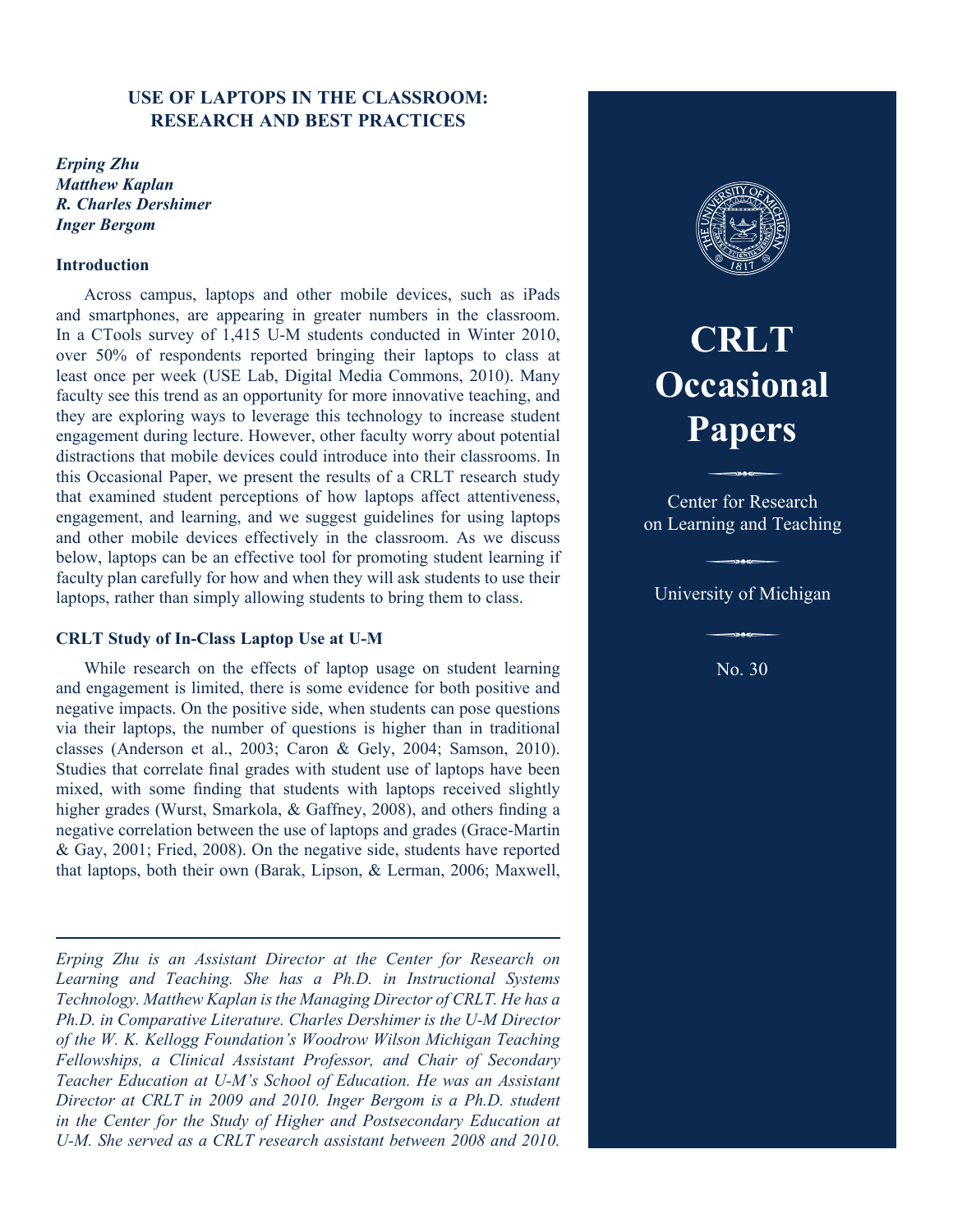2007) and those of their classmates (Fried, 2008; Mazzie, 2008), are a distraction. It is important to note that studies showing a positive association between laptop usage and student learning or grades involved courses in which the integration of technology had received significant attention from faculty.

To investigate the views of U-M students and faculty about this issue and the possible impact laptops may have on learning and teaching, CRLT conducted a study of student perceptions of how laptops affect their attentiveness, engagement, and learning. We surveyed undergraduate and graduate students from sixteen courses that allowed laptops in the classroom. In eight of the classrooms, the faculty planned to have students use LectureTools on their laptops. Developed by U-M engineering professor Perry Samson, LectureTools is an interactive suite of web-based tools designed to allow questioning practices in lecture that actively engage students and go beyond the multiple choice format typically supported by classroom response systems (clickers). Additional functions include the ability for students to take notes and make drawings on PowerPoint slides, rate their understanding of each slide, pose questions anonymously during the lecture, and review the recorded lecture after class (see http://www.lecturetools.com).

In our study, classes using LectureTools were matched to a control group of similar classes that allowed laptops, but did not use LectureTools or have a specific strategy

for integrating laptops into the course. The control group classes matched the LectureTools classes in size, level, and discipline (see Table 1). A total of 595 students (35% of the classroom population) responded to our surveys. Of the total number, 259 students were in classes that used LectureTools, and 336 students were in the control group. Response rates for both groups were very similar, 33% for the group using LectureTools and 37% for the control group. The participating classes varied in enrollment size and level, and represented various disciplines (e.g., political science, nursing, education, biology, and interdisciplinary courses).

# *What do U-M students say about their attentiveness, engagement, and learning when using laptops?*

Students were asked to rate their agreement or disagreement with three statements: "My attentiveness has increased due to laptop use," "My laptop helped me to be engaged during lecture," and "I learned more due to the use of a laptop than I would have without it." Overall, students in courses with professors who used LectureTools reported higher levels of attentiveness, engagement, and learning than students in the control group (see Table 2).

The difference between the two groups was greatest for the question of engagement, with about 60% of the LectureTools students strongly agreeing or agreeing that laptops increased their engagement versus only 39% of the

| <b>Courses Using Laptops With LectureTools</b>                            |                       |                  | <b>Matched Courses Allowing Laptops</b> |                     |                  |  |
|---------------------------------------------------------------------------|-----------------------|------------------|-----------------------------------------|---------------------|------------------|--|
| Course                                                                    | $#$ of<br>Respondents | Response<br>Rate | Course                                  | # of<br>Respondents | Response<br>Rate |  |
| <b>AOSS 105/CHEM 105/</b><br><b>ENSCEN 105/</b><br><b>ENVIRON 105</b>     | 54                    | 32%              | <b>ENVIRON 201</b>                      | 85                  | 38%              |  |
| <b>BIO 100</b>                                                            | 11                    | 23%              | <b>BIO 101</b>                          | 34                  | 31%              |  |
| <b>EDUC 601</b>                                                           | 5                     | 63%              | <b>EDUC 604</b>                         | $\overline{2}$      | 33%              |  |
| <b>EDUC 737</b>                                                           | 5                     | 50%              | <b>EDUC 665</b>                         | 6                   | 40%              |  |
| <b>ENVIRON 110/</b><br>AOSS 171/BIOLOGY<br>110/ ENSCEN 171/<br>GEOSCI 171 | 32                    | 26%              | <b>ENVIRON 119/</b><br>GEOSCI 119       | 42                  | 37%              |  |
| <b>NURS 357</b>                                                           | 57                    | 42%              | <b>NURS 354</b>                         | 26                  | 43%              |  |
| <b>NURS 454</b>                                                           | 22                    | 37%              | <b>NURS 458</b>                         | 30                  | 59%              |  |
| POLSCI <sub>101</sub>                                                     | 73                    | 31%              | POLSCI <sub>160</sub>                   | 111                 | 34%              |  |
| <b>Total</b>                                                              | 259                   | 33%              | <b>Total</b>                            | 336                 | 37%              |  |

#### **Table 1: Laptop Survey Demographics**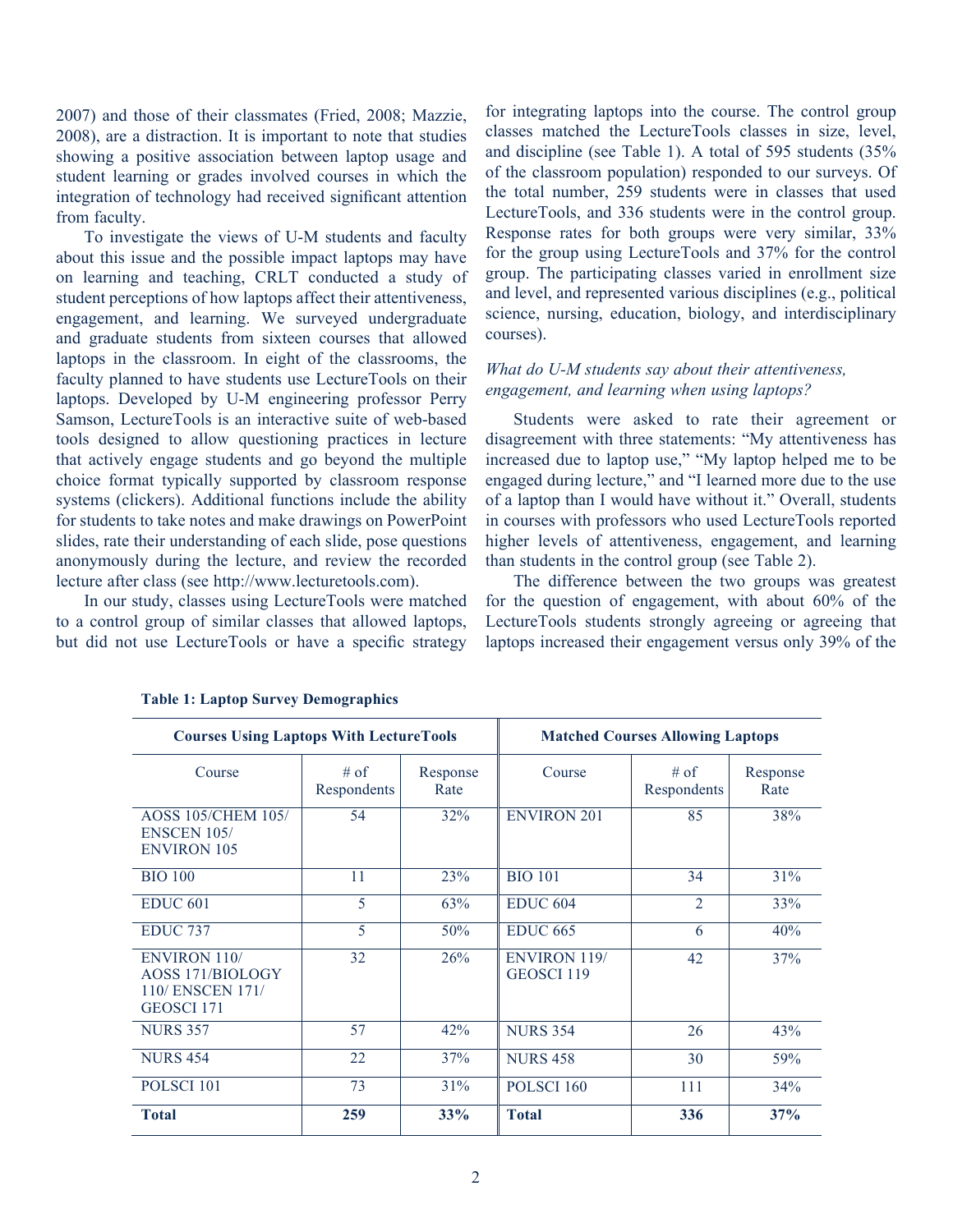|                                           | <b>Increased</b><br><b>Attentiveness</b> |                      | <b>Helped with</b><br><b>Engagement</b> |                      | <b>Learned</b><br><b>More</b> |                      |
|-------------------------------------------|------------------------------------------|----------------------|-----------------------------------------|----------------------|-------------------------------|----------------------|
|                                           | LectureTools<br>$N = 232$                | Control<br>$N = 234$ | LectureTools<br>$N = 232$               | Control<br>$N = 234$ | LectureTools<br>$N = 232$     | Control<br>$N = 234$ |
| % Strongly<br>Agree                       | $8.2\%$                                  | $3.4\%$              | 12.6%                                   | $7.3\%$              | $14.2\%$                      | $8.1\%$              |
| $%$ Agree                                 | 28.9%                                    | 21.4%                | $47.6\%$                                | $31.3\%$             | 38.4%                         | 31.6%                |
| % Neutral                                 | 29.3%                                    | $30.3\%$             | 21.2%                                   | $23.2\%$             | $25.4\%$                      | $26.1\%$             |
| % Disagree                                | 23.3%                                    | 33.8%                | 12.6%                                   | 29.6%                | 16.4%                         | 26.9%                |
| $%$ Strongly<br>Disagree                  | $10.3\%$                                 | $11.1\%$             | $6.4\%$                                 | $8.6\%$              | $5.6\%$                       | $7.3\%$              |
| <b>Mean Rating</b><br>also a chief alsola | $3.01*$<br>.001                          | 2.72                 | $3.48**$                                | 2.99                 | $3.39*$                       | 3.06                 |

**Table 2: Comparison of Student Perceptions of Impact of Laptops** 

 $*_{p<.01,**_{p<.001}}$ 

control group. Differences in responses to other questions were less pronounced but still statistically significant. More than half (53%) of respondents from LectureTools classes strongly agreed or agreed that they learned more due to the use of a laptop than they would have without it, compared to only 40% of students from the control group. A larger percentage of students using LectureTools (37%) than students in the control group (25%) strongly agreed or agreed that their attentiveness increased due to laptop use.

Open-ended comments helped to explain these differences. Students reported that easy interaction between the professor and students via laptops during lecture was an important factor affecting their attentiveness, engagement, and learning. For example, some students in the LectureTools group felt that the questions posed by the instructor in LectureTools helped them better understand and learn lecture material. Others highlighted interactive components, such as chatting with graduate student instructors (GSIs) during lecture or rating their own understanding of concepts, which they said engaged them more in class and made them feel more connected to what was being taught. As one student commented, "LectureTools is a great way to take notes and stay alert in class. It helped me learn a great deal more"

# *What do U-M students say about potential distraction when using laptops in class?*

While students see laptops, especially when used with LectureTools, as helpful tools for learning, they also clearly recognize that laptops can become a distraction for themselves and others during class. Three-quarters of the students from both groups reported that using a laptop during class increased the amount of time they spent on non-course tasks. In addition, approximately 35% of the respondents

in both the LectureTools and control groups spent more than ten minutes per class using social networking sites and email. When asked how they are affected when other students seated near them use their laptops, a higher percentage of students in the control group (46%) than in the LectureTools group (40%) reported feeling somewhat or significantly distracted, although this difference was not statistically significant.

Open-ended comments reveal that many students appear to weigh the options of using or not using laptops during class and make decisions based on what may be most helpful for their own learning. The following comments represent student views on laptop distraction and how they deal with it.

*"I can type so much more efficiently than write, and my notes are so much more organized when typed with word processing software. If I had a course that didn't allow laptops, I would consider dropping it, simply because of the difference it would make relating to my own personal learning style."*

*"Laptops do help with taking notes a lot and with being able to look at powerpoints on the computer and add your own notes [in LectureTools]. However, they are also distracting because you end up on Facebook when you think the lecture is at a point you don't need to pay attention."*

*"I didn't use a laptop during this lecture and never use my laptop during other lectures either. For students who take notes on their laptops I can see how typing would allow for quicker note-taking, but for students who sit and go online or do other unrelated activities, I find it distracting to sit in the same lecture as them."*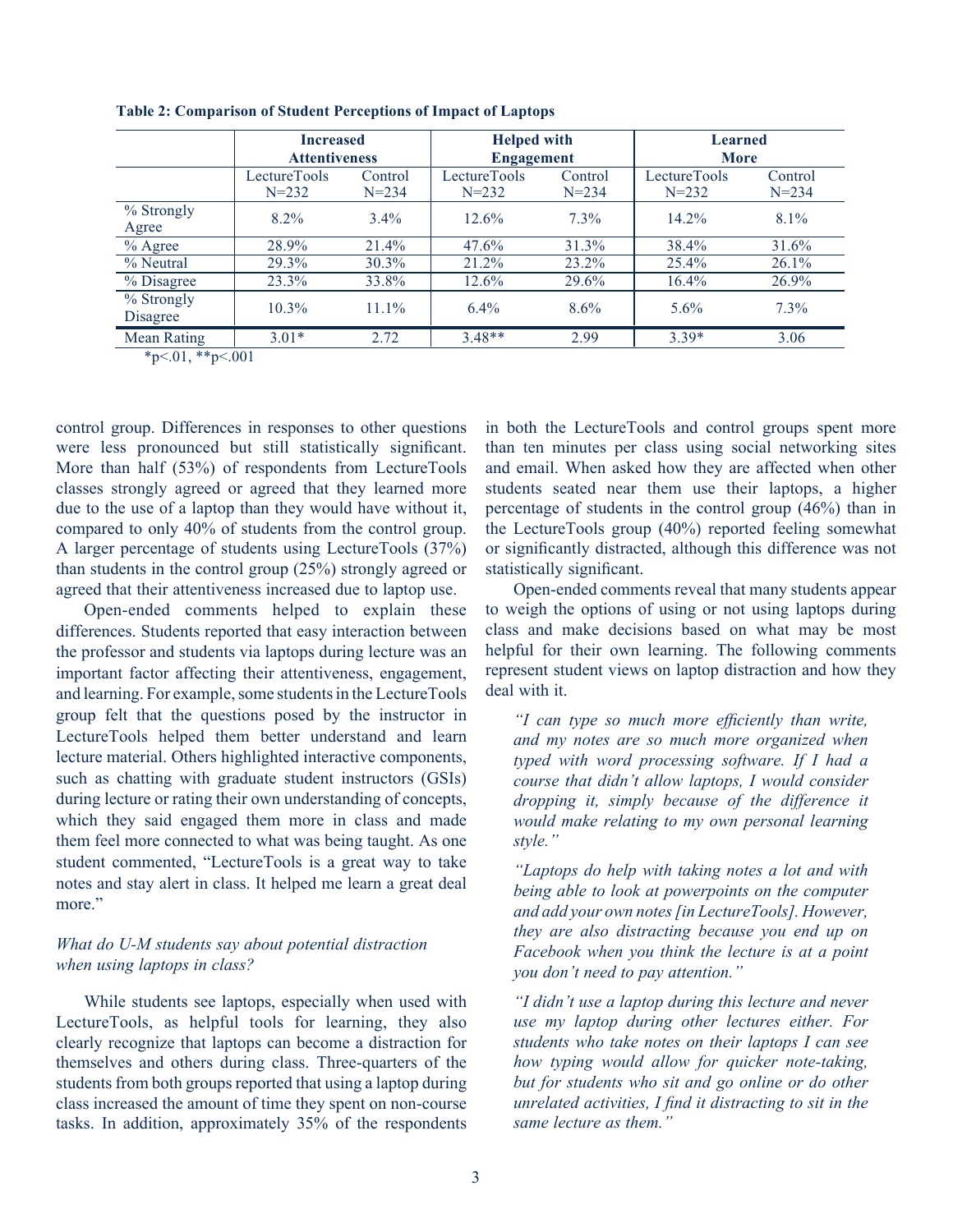#### **Logistical and Instructional Practices to Support Laptop Use in Class**

The results of our study confirm findings from other research. When laptops are used for specific pedagogical purposes, they can have real benefits for student learning. At the same time, they are also a potential distraction in the classroom. Given that the number of students who own laptops and other mobile devices is increasing steadily, faculty will need to think carefully about their approach to student laptop use and how they can maximize the benefits while minimizing the distraction. Options for faculty to consider range from banning laptops (Foster, 2008; Glenn, 2010), to adopting an intensive approach such as LectureTools, or using a variety of intermediate solutions. In this section, we review logistical issues faculty should address in order to manage laptop use proactively in their classrooms. We also suggest practices for using laptops to increase student engagement.

## *Policies and Logistics*

#### *Set a laptop policy and communicate it to students*

Whether you decide to encourage or discourage student laptops, it is often helpful to have a clear policy statement in the course syllabus about expectations for how and when laptops are permitted. Such a statement will help manage the use of laptops in class, and it will act as a guideline to students regarding your expectations. These days, with laptops as ubiquitous as pen and paper, not having a policy is a tacit affirmation that you allow laptops in class. Following are samples of statements that faculty use to set boundaries for laptops in their classrooms:

*"Students are not encouraged to bring laptops to class. A closed laptop rule during lecture will be enforced and other communication devices will need to be on 'silent' during lecture." (U-M Syllabus)*

*"When you use laptops during class, do not use laptops for entertainment during class and do not display any material on the laptop which may be distracting or offensive to your fellow students." (Northern Michigan University, 2010)*

*"Laptops may be used only for legitimate classroom purposes, such as taking notes, downloading class information from TWEN, or working on an in-class exercise. E-mail, instant messaging, surfing the Internet, reading the news, or playing games are not considered legitimate classroom purposes; such inappropriate laptop use is distracting to those seated around you and is unprofessional." (Mazzie, 2008)*

Such policies need not entail all-or-nothing approaches. Faculty can identify in the syllabus days when laptops will be permitted in class (e.g., for specific activities, notetaking, or research), as well as times when students will not be able to use laptops because their distracting presence would create problems. Similarly, during a single class session you might plan out times when laptops can and cannot be used and clearly communicate this to students. A simple phrase, such as "Screens closed, please, for this discussion so I have everyone's full attention" conveys both your policy on laptop use for the activity and a rationale for why you want their screens closed.

# *Identify a laptop-free zone in class*

Instructors can implement a laptop-free zone, reserving the first or first few rows of the classroom for students who do not use laptops. This creates an area where students who are distracted by neighboring screens and nearby typing are free from those distractions (McCreary, 2009).

# *Determine how well the classroom infrastructure supports active laptop use*

Before telling students to bring laptops to class, check to see that the classroom infrastructure will support their use. For example, when planning an activity that requires laptops for the entire class, make sure that the classroom has enough power outlets, or plan to remind students to charge their batteries in advance. If students need to work in groups doing classroom research, make sure the furniture allows them enough space for typing (without having to balance their computers on their laps). If students are expected to present their work to peers for review, make sure they have the right video adaptor cable to connect their laptop to the projector. When asking students to view media or download files, find out if there are bandwidth limitations that might prevent all students from going online simultaneously. The instructional technology department of the school or college in charge of a classroom building will usually be able to answer these questions.

In addition, faculty should consider how they will accommodate students who do not own laptops so that they are not excluded from important learning activities. One option is to have students work with partners or in teams so that they can participate even if they do not have a laptop.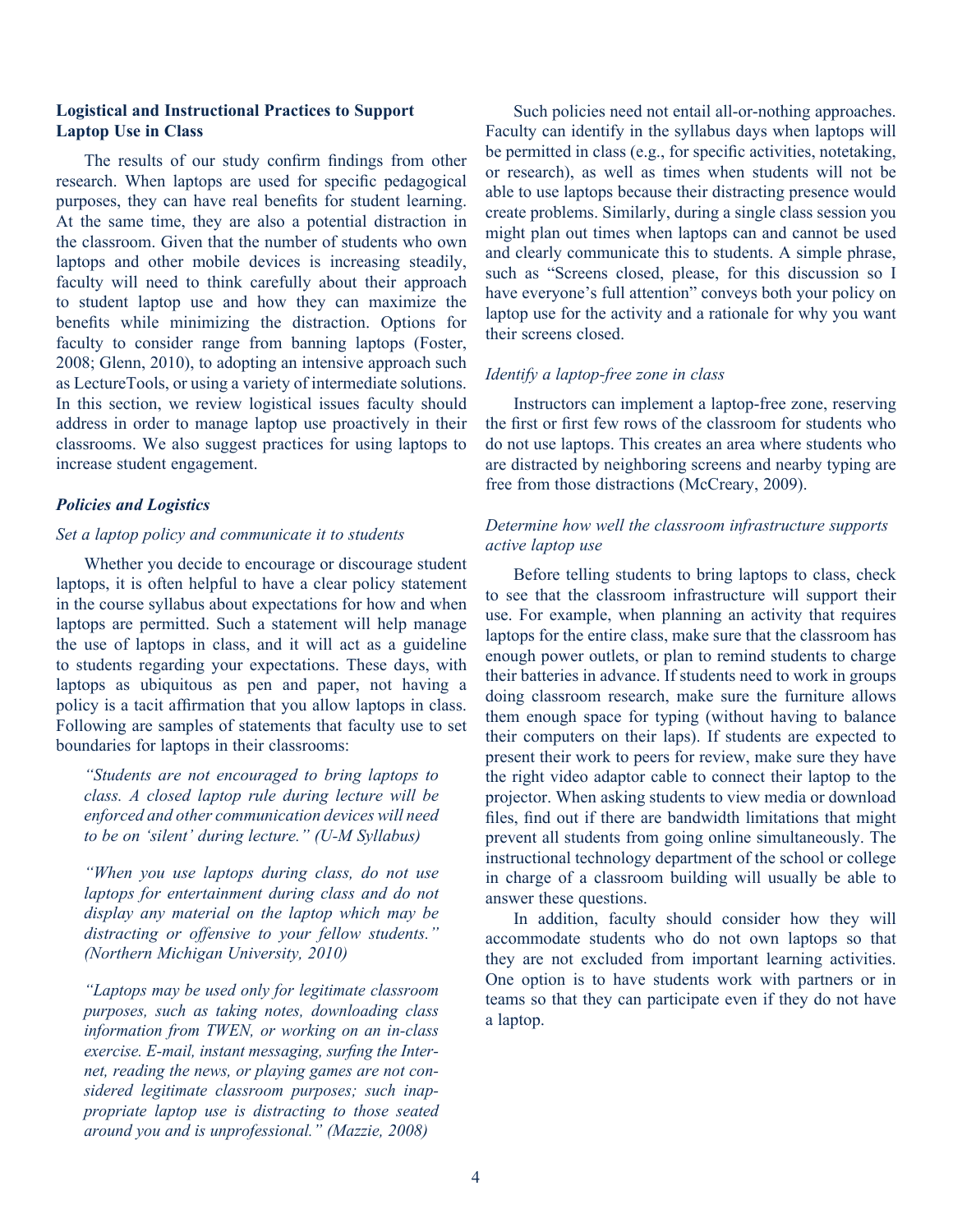#### *Instructional Practices for Active Engagement*

# *Full integration of laptops into the classroom structure using LectureTools*

With specialized programs like LectureTools, instructors can fully integrate laptops into lecture. For example, when instructors post slides in LectureTools, students can take notes and make drawings that will be synchronized with the presentation and saved for later review. When instructors present concepts during lecture that students may have problems understanding, they can ask students to rank the difficulty level of the concepts using LectureTools. To help students apply the concepts learned during lecture, the instructor may ask a range of text-based or image-based questions. Students respond to the questions and then receive immediate feedback on their understanding of course material. With LectureTools on their laptops, any student can pose a clarifying question during lecture, which GSIs can then answer during or after class. Of course, it is also possible for instructors to initiate many of these classroom activities without using LectureTools.

#### *Other ways laptops support communicative interactions*

Instructors can take advantage of laptops and other devices that students already have to encourage active participation and engagement in classes, especially large lectures. For example, students in U-M education professor Barry Fishman's classes participate in class polls and answer questions using either a web browser on their laptop or their cell phone's text messaging capability via web-based polling software (e.g., Poll Everywhere). Student answers and opinions then help the professor pace the lecture and shape the class discussion. During lecture, students can also access programs such as Google Moderator or Live Question Tool to post questions and vote on them. Students can even post questions while they are doing the readings (both inside and outside of class). Once a question is posted, other students can vote on the question to indicate that there is more than one person interested in it. Laptops can also allow students to engage in low-stakes (i.e., non-graded) writing assignments. Danielle LaVaque-Manty, a lecturer at the Sweetland Center for Writing, often asks her students to respond to questions about course readings on CTools at the beginning of class to prime them for discussion. The next day, she posts her comments for each student online. The same activity can easily be carried out using pencil and paper, but CTools allows for faster instructor response (no need to wait for the next class session to hand back hard copies) and a convenient way to maintain a permanent electronic record of students' in-class writing.

## *Laptops as tools for reflection and idea generation*

Faculty may choose to turn some part of their course into a "studio," a time during which students, with their laptops, engage in experiential learning, participating in reflective activities and problem-solving sessions or even designing projects as part of larger course assignments (e.g., research projects, presentations, papers). It is important to create such activities so that they can be completed during class or to state explicitly that students will need to finish part of a task outside of class. Ideally, tasks build on ideas presented earlier in that class session, so that students are applying, practicing, or reflecting on important topics from material introduced that day. By completing such tasks in class, students can benefit from the presence of faculty and GSIs who can actively diagnose problems or push students to think about ideas differently. To avoid having laptops used for non-class activities, clear laptop policies should be communicated, and studio time should be devoted to assignments of sufficient difficulty that students require peer and instructor input.

#### **Conclusion**

The issues raised by the presence of laptops in the classroom will no doubt increase along with the number and ubiquity of portable devices (e.g., smart phones, tablets). Research conducted at U-M and elsewhere confirms that laptops and other portable devices are like any classroom tool; they function best when they fulfill a clear instructional goal and when they are used in specific ways that support student learning. And while some faculty may decide either to ban such devices or to adopt programs such as LectureTools, there are intermediate steps that can take advantage of the potential power of laptops while minimizing their distracting effects. The careful use of laptops can enrich opportunities for interaction with peers and instructors, as well as with course materials, increasing student engagement and learning. CRLT instructional consultants are available to discuss ways to incorporate laptops into classes, including the use of LectureTools.